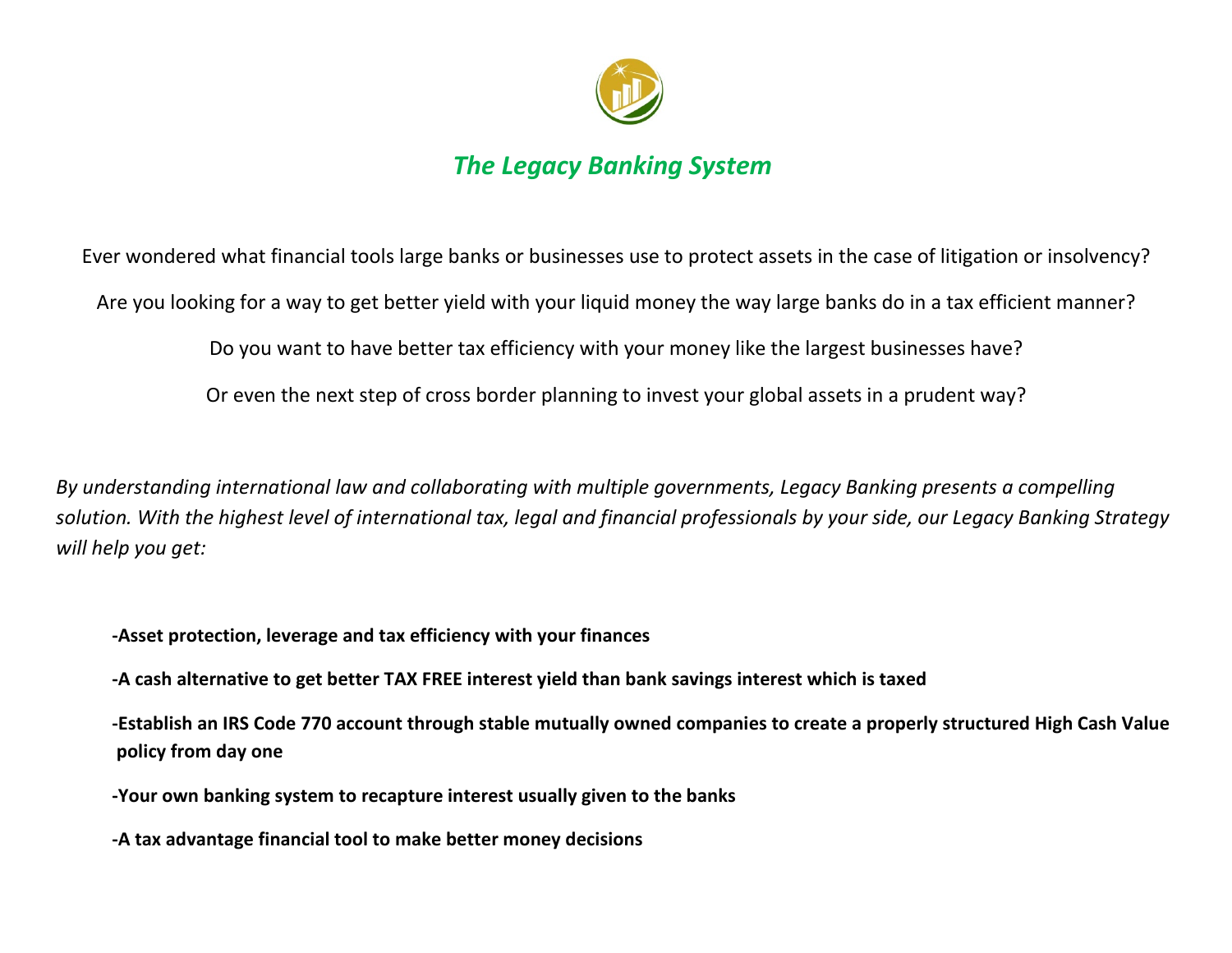## **The RISKS and CONCERNS:**



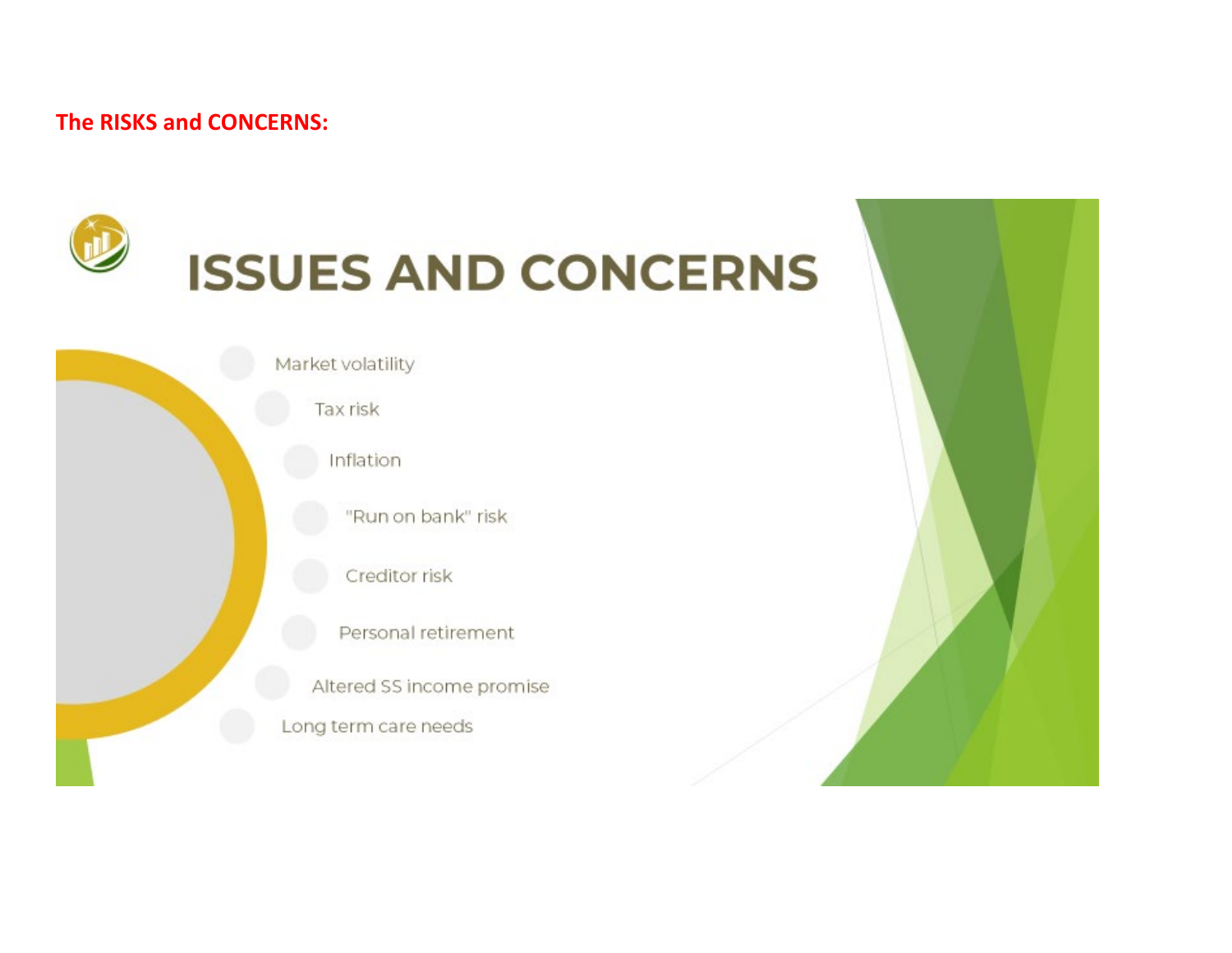There are a variety of factors threatening the high net worth's wealth. From investment risks, tax rate risk, decreased compensation and earnings, but coming at the top in this day and age needs to be creditor, asset protection and "run on the bank" risks. Thanks to the laws in many states that protect the cash value of life insurance policies, you can now be part of a solution to these exposures.

In many states, like Texas, Florida, New Mexico and Hawaii, life insurance is creditor-protected by statute --including in some cases, bankruptcy exemption statutes--to an unlimited dollar amount. Most states have specific guidelines and definitions as to how the policies are structured in terms of design, owners and beneficiaries.

## **CASH CHALLENGES:**

Cash is at an all-time high. We have more wealth on the sidelines than ever before because of the current instability of both the stock market and real estate. In many cases, even for legally and financially sophisticated people, cash is unprotected and exposed to any source of creditor risk and/or liability.

Bank solvency risk? Due to continuing losses incurred in the commercial real estate market, and now the sub-prime student and auto loans, hundreds of banks remain at risk of imminent failure. Due to the high cash clients are sitting on to have liquidity for opportunity, the possibility of relying on FDIC insurance limits are more than ever before. Yet, few have taken the time to spread accounts and balances out to be within the \$250,000 insurance limit the FDIC provides. Worse, I talked to a former FDIC Insurance examiner and president of a bank, and he believes the FDIC would actually be insolvent in the event of a major run on the banks.

## **CASH ALTERNATIVES:**

- •High Cash Value from day one
- •No surrender charges or lagging cash value
- •A High Death Benefit to prove up the legitimate business purpose in a cost effective way
- •Ability to access High Cash Value through policy loans and collateralization
- •Ability to get uninterrupted TAX FREE interest growth while Cash Value is collateralized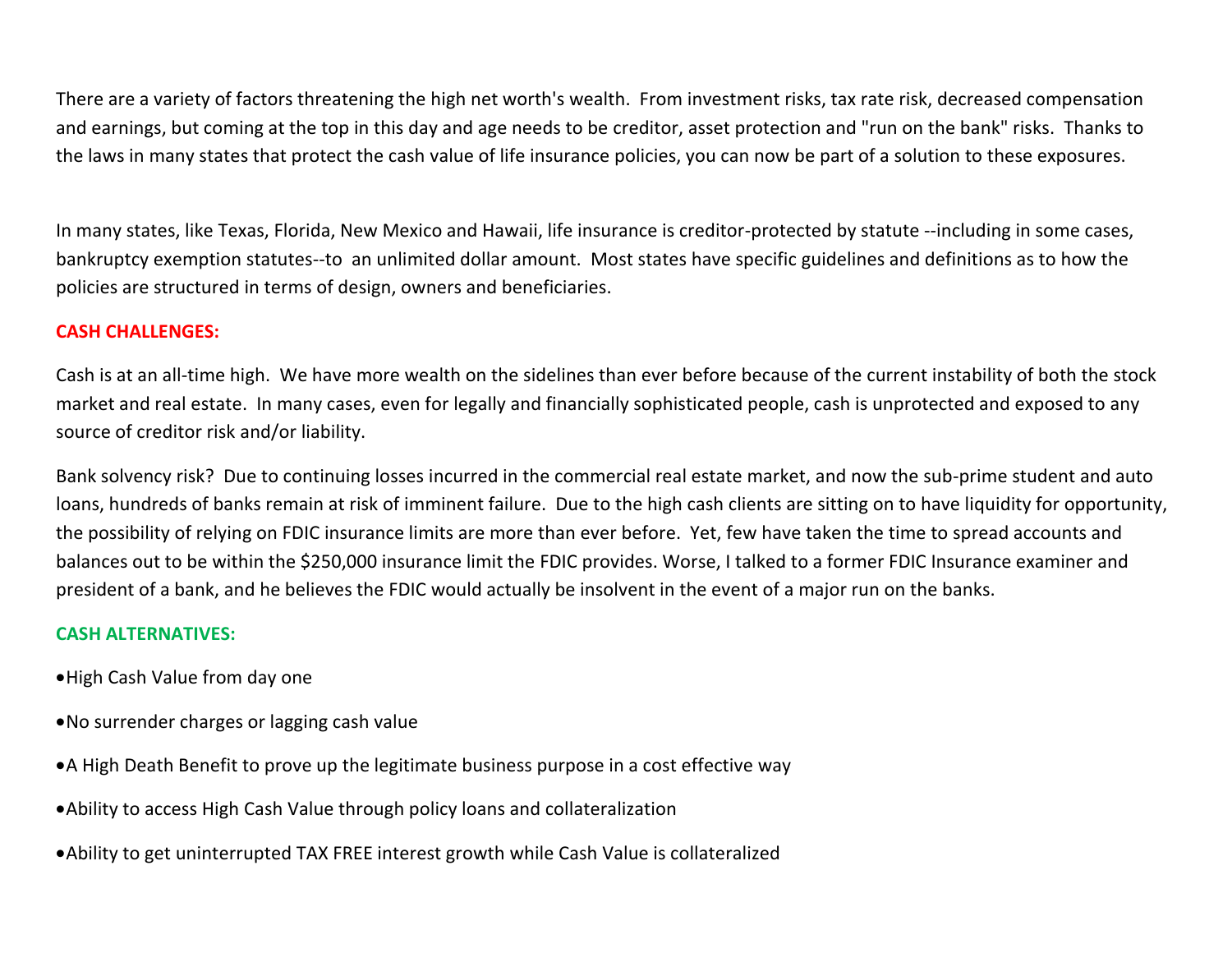## **DESIGN OF LIFE POLICY IS KEY:**

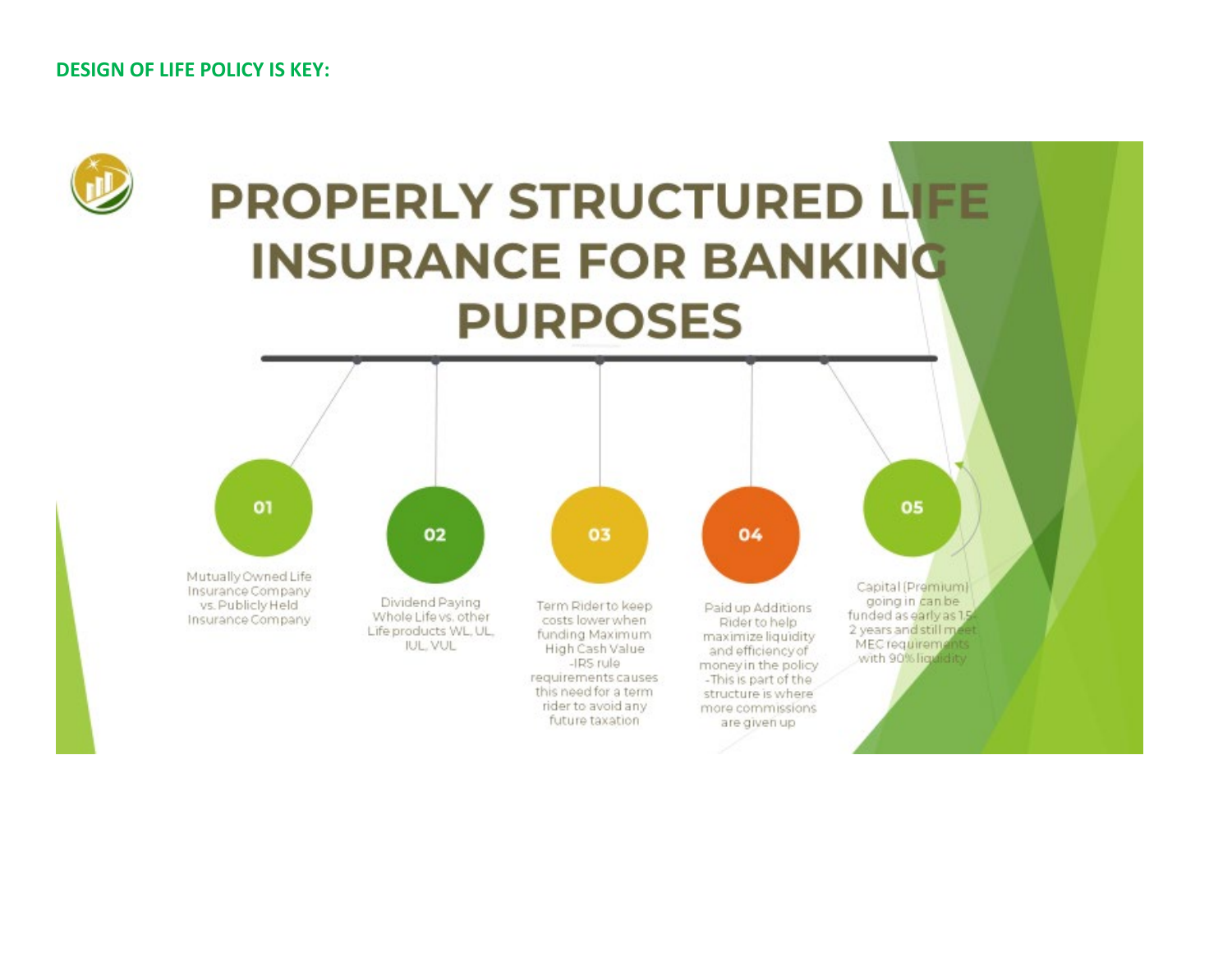## **HIGH VALUE LOW RISK FACTOR:**



The Legacy Banking Strategy is a financial tool to be one's Vault cash. It may take a couple days longer to access than the traditional bank but the value proposition is a **tax free** higher interest yield than the savings and cd's at the bank , creditor protection, bankruptcy protection. Lastly, leverage on cash not only when passing away but while you are living.